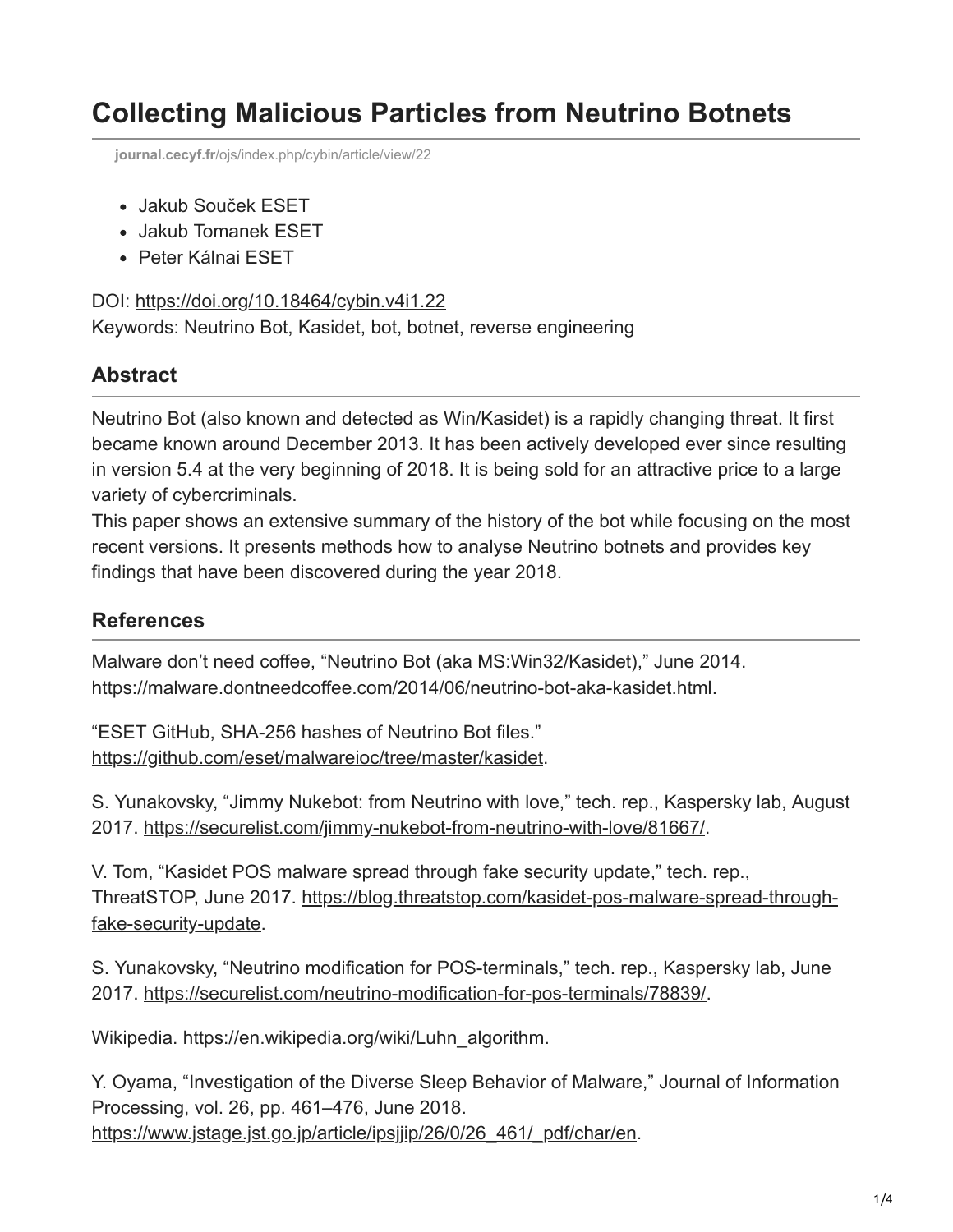P. Kálnai and M. Poslušný, "Browser Attack Points Still Abused by Banking Trojans," tech. [rep., Virus Bulletin, 2017. https://www.virusbulletin.com/uploads/pdf/magazine/2018/VB2017-](https://www.virusbulletin.com/uploads/pdf/magazine/2018/VB2017-Kalnai-Poslusny.pdf) Kalnai-Poslusny.pdf.

P. Kálnai and M. Poslušný, "Browser Attack Points Still Abused by Banking Trojans - 2018 [update," tech. rep., Virus Bulletin, 2018. https://www.virusbulletin.com/blog/2018/07/vb2017](https://www.virusbulletin.com/blog/2018/07/vb2017-paper-and-update-browserattack-points-still-abused-banking-trojans/) paper-and-update-browserattack-points-still-abused-banking-trojans/.

O. Kubovic, "Ammyy Admin compromised with malware again; World Cup used as cover," [tech. rep., ESET, July 2018. https://www.welivesecurity.com/2018/07/11/ammyy-admin](https://www.welivesecurity.com/2018/07/11/ammyy-admin-compromised-malware-world-cupcover/)compromised-malware-world-cupcover/.

"TinyNuke." <https://github.com/rossja/TinyNuke/blob/master/Bot/WebInjects.cpp>.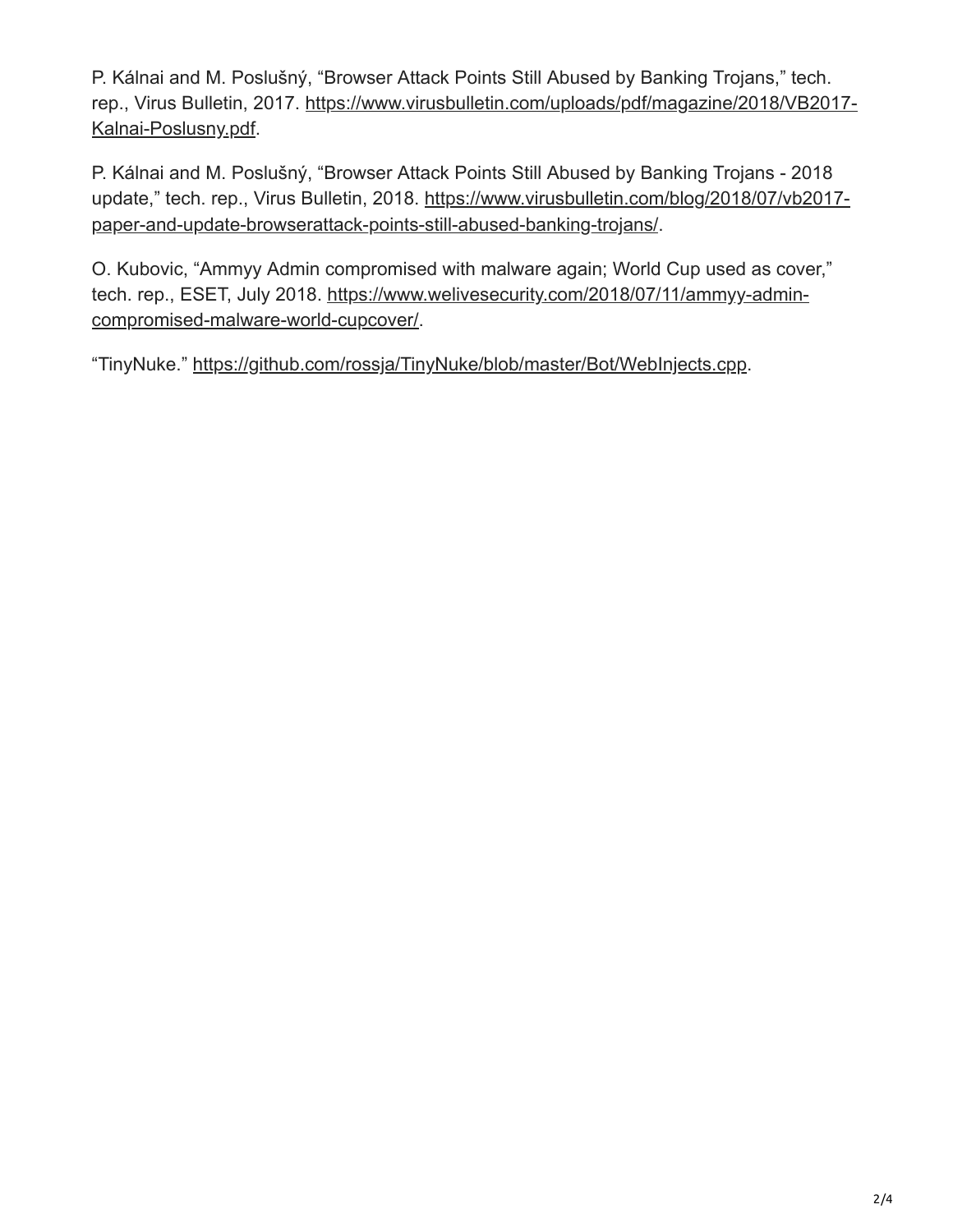Volume 4, Issue 1, December 2018 Volume 4 Numéro 1, Décembre 2018